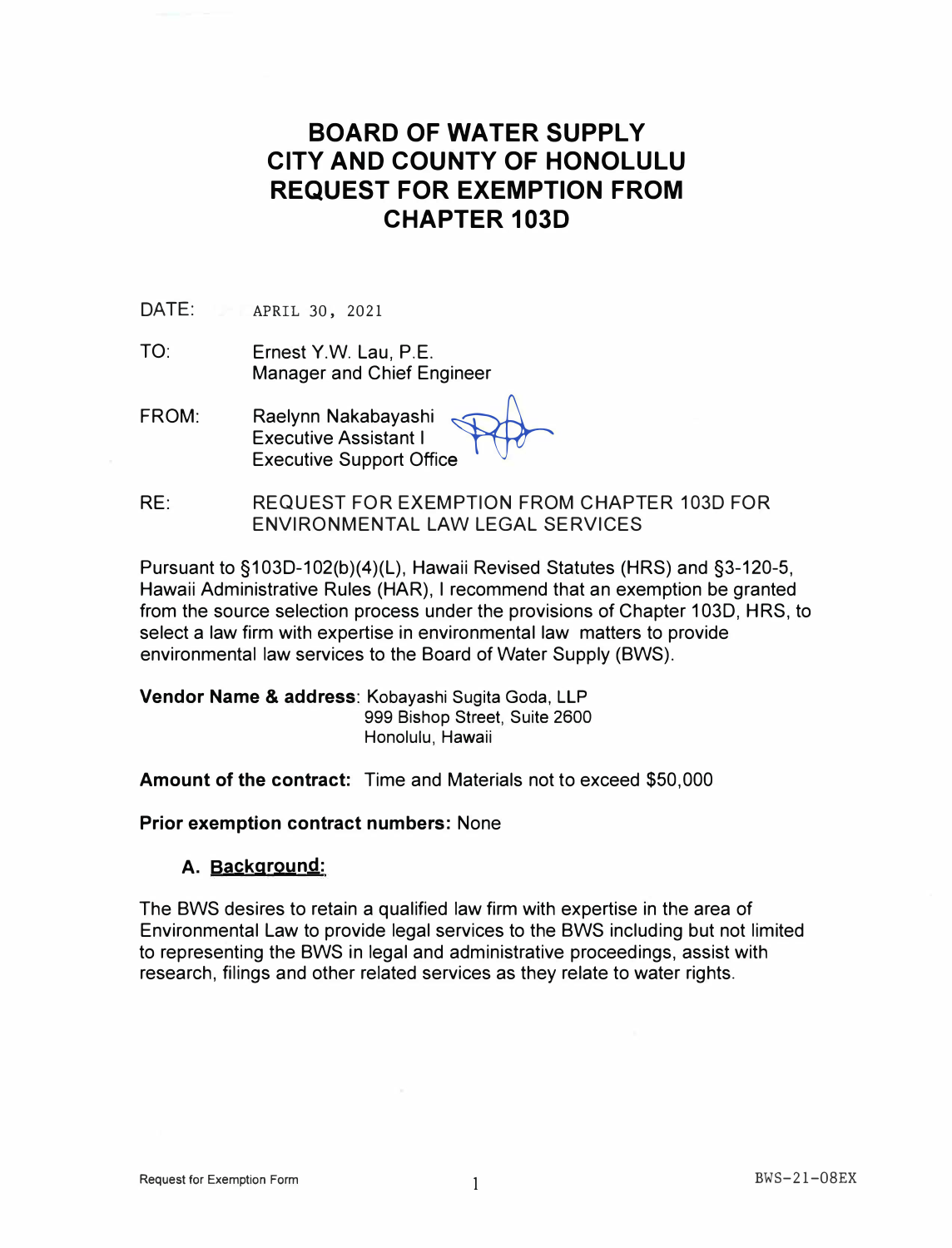## B. Describe how procurement by competitive means is neither practicable nor advantageous to the Board of Water Supply (BWS)

On April 30, 2020, pursuant to §103D-304(b), HRS, the BWS posted its Annual Notice to Providers of Professional Services inviting professional firms to submit statements of qualification to provide services to the BWS for its anticipated professional service needs for Fiscal Year 2021 (Annual Notice). The BWS received six (6) responses to its Annual Notice for Project Category 21-33ES Legal Services. On April 14, 2021 the BWS requested that all six (6) qualified firms submit supplemental information demonstrating their expertise in Environmental Law. As of April 19, 2021, the deadline to respond, only one of the firms. Kobavashi Sugita Goda LLP submitted supplemental information for consideration. With only one firm demonstrating experience in Environmental Law, the BWS lacks the minimum number of submittals to be able to award a contract for legal services pursuant to §103D-304, HRS.

The current water rights issue may involve complex legal research and filings and as such, the BWS requires the services of an experienced Environmental Law attorney to assist with the matter and timely comply with the rules and filing deadlines. Given the potential complexity of the matters, the knowledge and resources required, and the immediate need for services, it is not in the BWS's best interest to post a special professional service solicitation for Environmental Law services pursuant to §103D-304, HRS. Additionally, it is not practicable select a firm to represent the BWS in this matter using a competitive sealed bidding, small purchase, or competitive sealed proposal source selection methods.

## Details of the process or procedures to be followed in selecting the vendor to ensure maximum fair and open competition as practicable

Kobayashi, Sugita & Goda, LLP (KSG), is one of six (6) law firms that submitted qualifications in response to the BWS Annual Notice for professional services and was the only firm that responded to BWS's request for supplemental information demonstrating Environmental Law expertise.

Accordingly, I recommend your approval to award a contract to Kobayashi. Sugita & Goda, LLP, to provide Environmental Law services and represent the Board of Water Supply in future hearings, meetings and litigation that may arise in this matter. The exemption is only from applying the source selection provisions of Chapter 103D, HRS. §103D-310(c), HRS, and §3-122-12, HAR (Responsibility of Offerors) shall apply to the contract awarded. The application of this exemption will be limited to these facts and circumstances and may not be used as precedence to award any other contracts.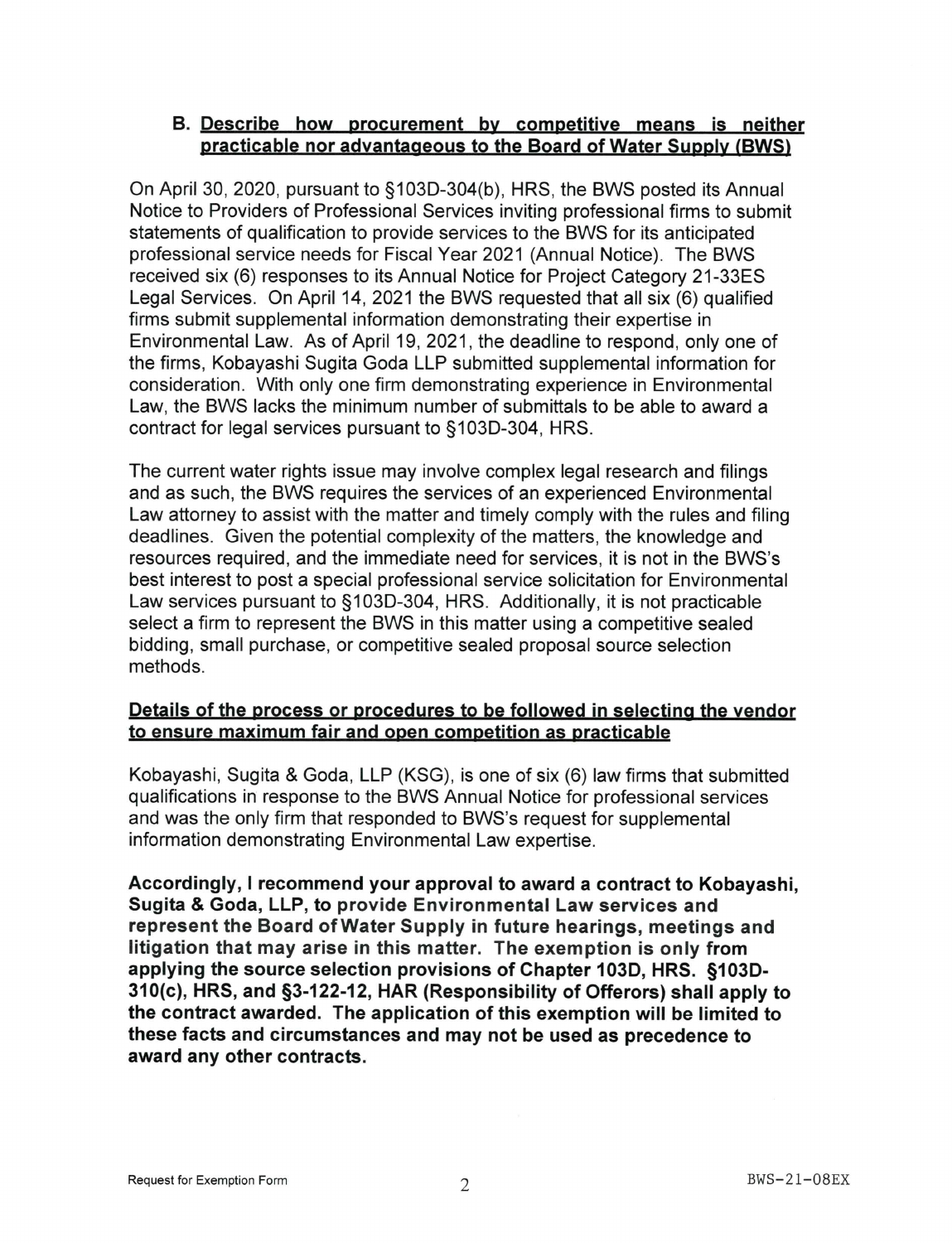I certify that the information provided above is to the best of my knowledge, true, correct.

Requesto

 $30/2$ 

**Division Head** 

**Date** 

 $4/30/2/$ 

**Date** 

Direct Questions to: Raelynn Nakabayashi

Phone: (808) 748-5177

Date of Public Notice posting: APRIL 30, 2021 to MAY 11, 2021

## APPROVED AS RECOMMENDED / NOT APPROVED

ERNEST Y.W. LAU, P.E. **Manager and Chief Engineer** 

|      | 5/11/202 |  |
|------|----------|--|
| Date |          |  |

APPROVED AS TO AVAILABILITY OF FUNDS 2021-820-3021 (C21511000)

**FINANCE** 

PROCU

 $4/30/21$ 



**REVIEWED AS TO PROCUREMENT FORM**